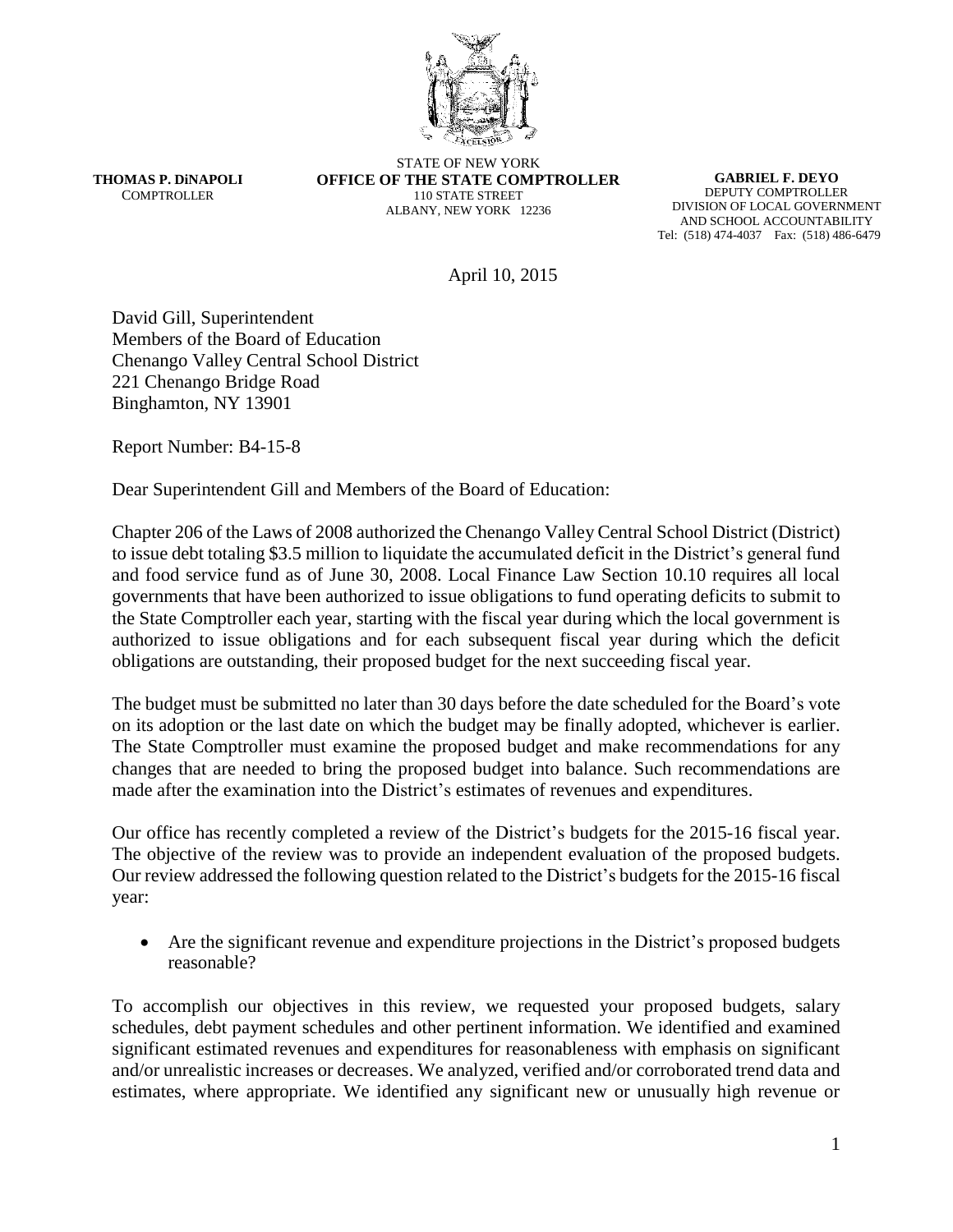expenditure estimates, made appropriate inquiries and reviewed supporting documentation to determine the nature of the items and to assess whether the estimate was realistic and reasonable. We also evaluated the amount of fund balance appropriated in the proposed general fund budget to be used as a financing source and determined if the amount of fund balance was available and sufficient for that purpose.

The scope of our review does not constitute an audit under generally accepted government auditing standards (GAGAS). We do not offer comments or make specific recommendations on public policy decisions, such as the type and level of services under consideration to be provided.

The proposed budget package submitted for review for the fiscal year ending June 30, 2016 consisted of the following:

- 2015-16 Proposed general and food service fund budgets
- Supplementary information

The proposed budgets submitted to our office are summarized as follows:

| <b>Fund</b>  | <b>Appropriations</b><br>and Provisions<br>for Other Uses | <b>Estimated</b><br><b>Revenues</b> | Appropriated<br><b>Fund Balance</b> | <b>Real Property</b><br><b>Taxes</b> |
|--------------|-----------------------------------------------------------|-------------------------------------|-------------------------------------|--------------------------------------|
| General      | \$34,667,657                                              | \$15,813,923                        | \$250,000                           | \$18,603,734                         |
| Food Service | \$770,795                                                 | \$770,795                           | \$0                                 | \$0                                  |

Based on the results of our review, we found that the significant revenue and expenditure projections in the proposed budgets are reasonable.

## **Tax Cap Compliance**

The State Legislature and the Governor enacted Chapter 97 of the Laws of 2011 that established a tax levy limit on all local governments and school districts, which was effective beginning in the 2012 fiscal year. The law precludes a school district from adopting a budget that requires a tax levy that exceeds the prior year's tax levy by more than 2 percent or the rate of inflation, whichever is less, and certain exclusions permitted by law, unless 60 percent of district voters approve a budget that requires a tax levy that exceeds the statutory limit.

The District's proposed budget complies with the tax levy limit because it includes a tax levy of \$18,603,734, which is within the limits established by law. In adopting the 2015-16 budget, the Board should be mindful of the legal requirement to obtain the proper voter approval to override the tax levy limit.

We request that you provide us with a copy of the adopted budgets.

We hope that this information is useful as you adopt the upcoming budget for the District. If you have any questions on the scope of our work, please feel free to contact H. Todd Eames, Chief Examiner of the Binghamton Regional Office, at (607) 721-8306.